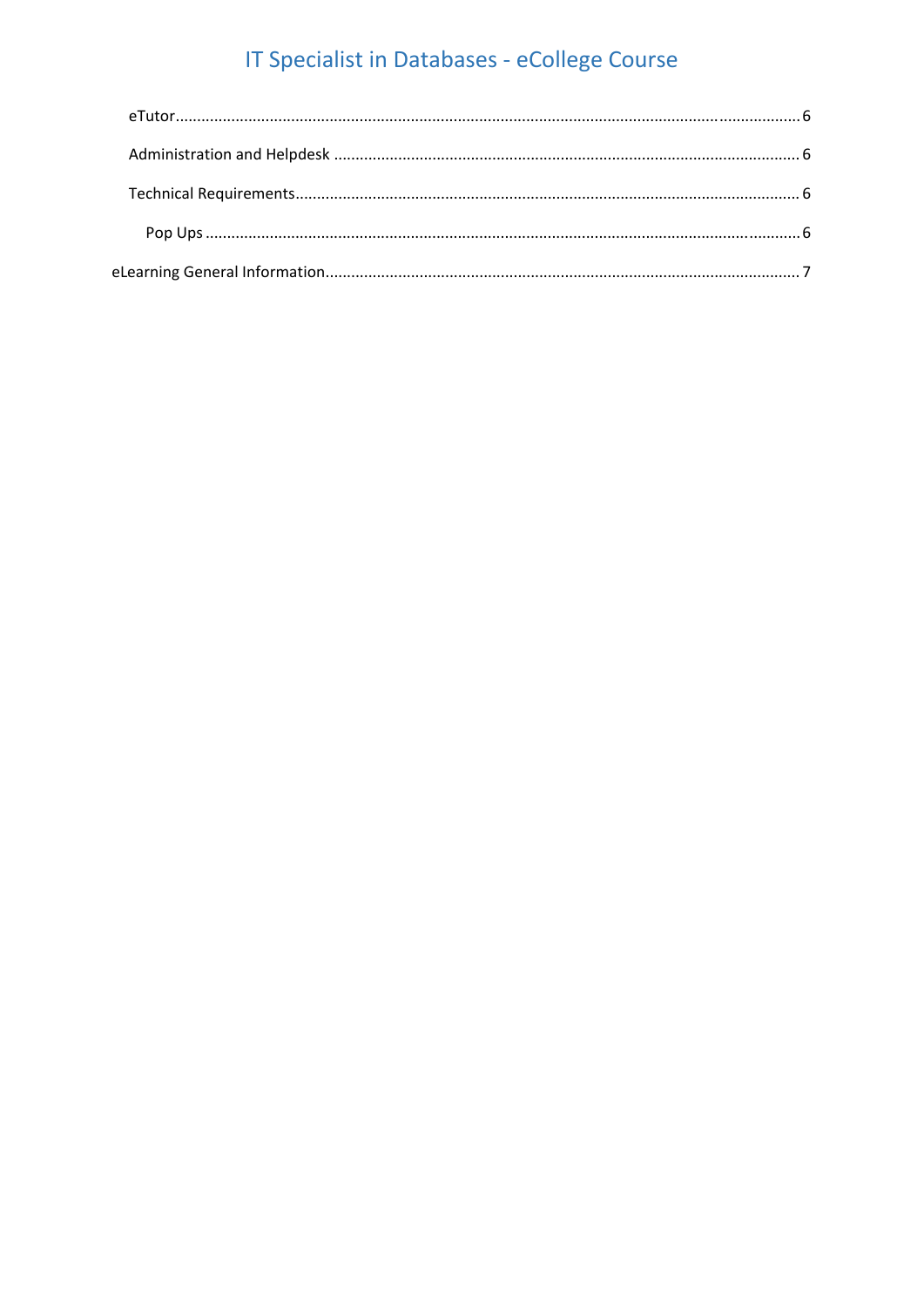### **Enrolment and Course Access**

### eCollege Login

Once you have activated the course, you will always log in to eCollege here: www.ecollege.ie.

### eCollege Password

If you forget your password, you can use the password reset option on eCollege:

https://ecollege.etbonline.ie/login/forgot\_password.php

### Course Start Date

The course enrolment duration begins once your fetch course application is approved. eCollege runthis course on a continuous intake basis. You may see other start and end dates on the Fetch Courses website; these are incorrect.

### Course Length

We allow **16** weeks to complete the course, and we suggest you will need to study about 10 hours a week. Based on previous statistics, many learners complete this course in less than **16** weeks.

There are several contact hours within the interactive tutorials, and you may have to go back over specific topics. There is also a portion of self‐directed learning involved.

### **eCollege Course Structure**

We have laid out the course structure with these topics:

- Getting Started
- Course Resources
- Course Content (multiple topics)
- Test Preparation
- Exam Booking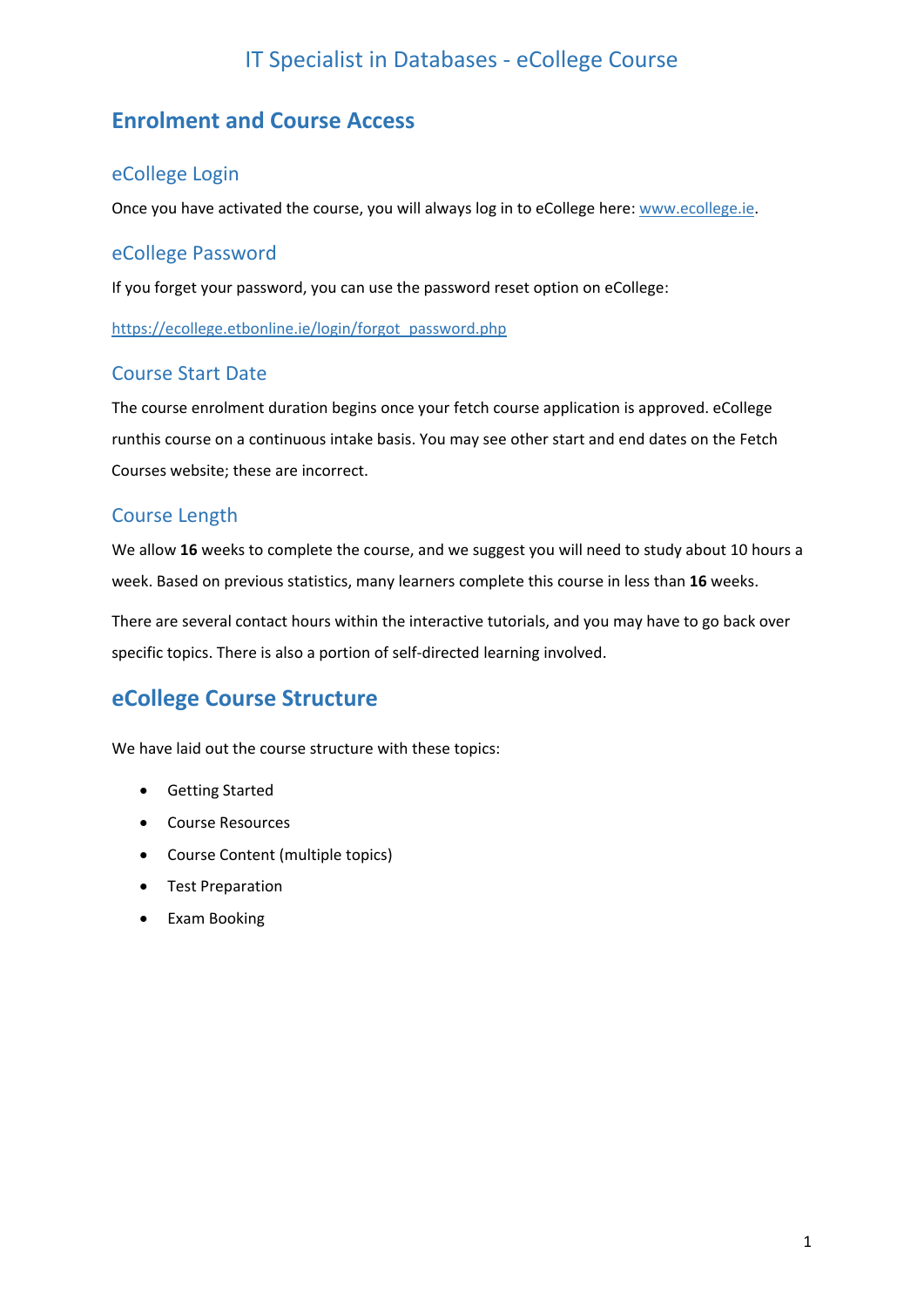### Getting Started Topic

The Getting Started topic includes:

- Induction Module
	- o Online Learning
	- o eCollege Policies and Procedures
	- o Workstation Safety
- Getting Started Questionnaire
	- o Provides you with valuable course information. We also ask some questions concerning your employment and education status.

### Course Resources Topic

The Course Resources topic includes course objectives, recommended reading and reference materials, optional videos, a glossary of terms and a learning plan. You can use these resources as you progress through the course.

### Course Content Topics

All course work is included in the following **5** Course Content topics:

- Database Design
- Database Object Management using DDL
- Data Retrieval
- Data Manipulation using DML
- Troubleshooting

### Test Preparation Topic

The Test Preparation topic helps ensure you are ready for your examination. You will complete activities that prepare you for the examination. You must achieve a certain percentage in these activities before moving on to the Exam Booking stage.

### Exam Booking Topic

In the Exam Booking topic, you will complete the Course Questionnaire and Exam Booking Form to help guide you through the exam booking process.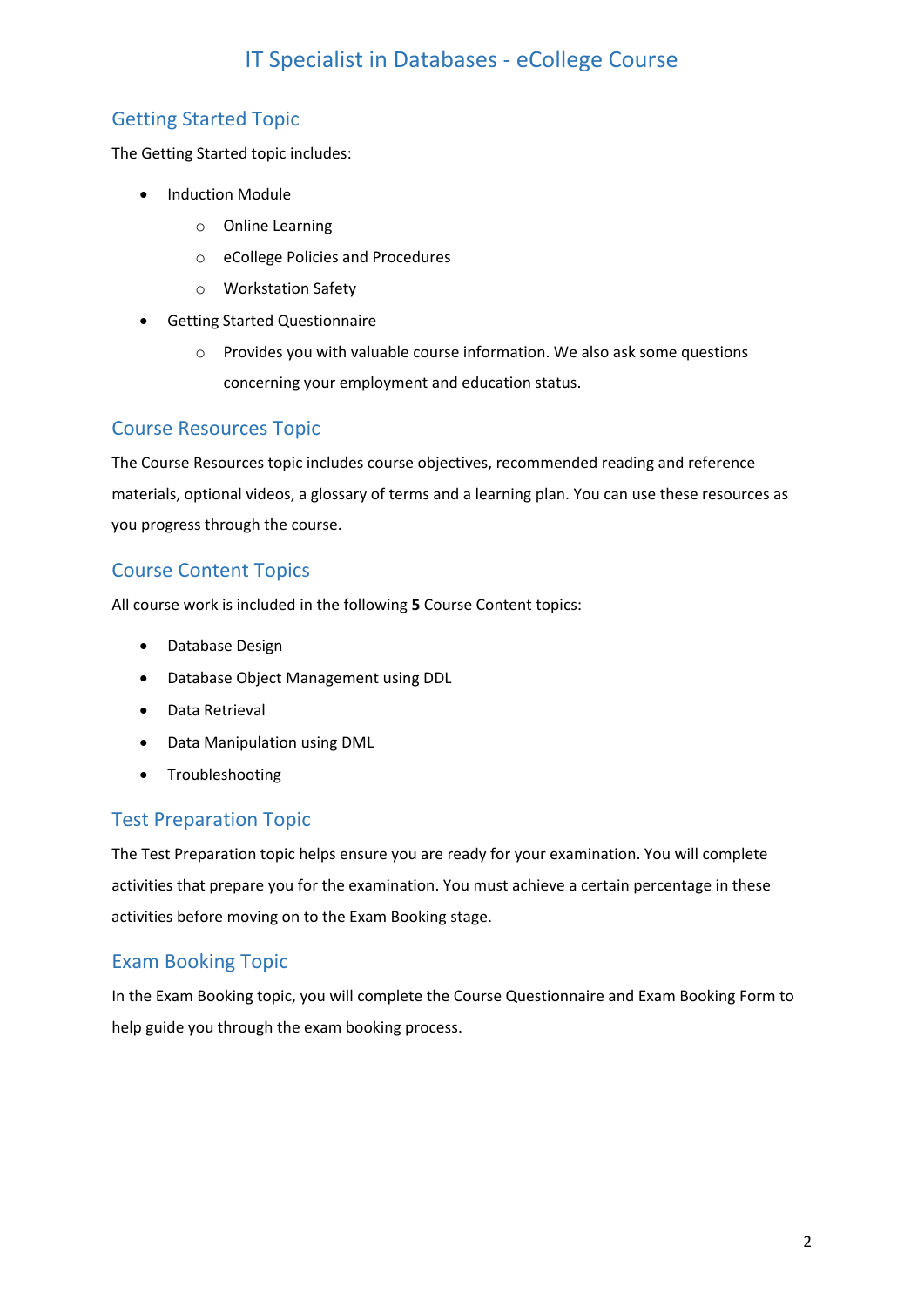### **Course Information and Syllabus**

### Prerequisites

There are no mandatory requirements, however potential students should be familiar with the basic concepts of relational databases, SQL, and Microsoft's SQL Server database management systems prior to signing up.

### Course Information

This online course will teach you the fundamental concepts and technologies relating to database development and administration.

You will learn about relational databases, SQL (Transact SQL, both DDL, DML), how to create a database, how to manipulate data in a database, the purpose of tables, queries, data types, normalisation, stored procedures, and administering a database: database security concepts, backup types, and more. You can review the course syllabus here.

### QQI/FETAC

There is no QQI/FETAC qualification associated with this course.

### **Certification**

Upon successful completion of the IT Specialist in Databases examination, you will be awarded an industry qualificationfrom Certiport. See more information here.

### **Examination**

### Exam Costs

SOLAS will cover the cost of your exam.

### Exam Format

- Approximately: 40 questions
- Passing Score: 70%
- Time Limit: 50 minutes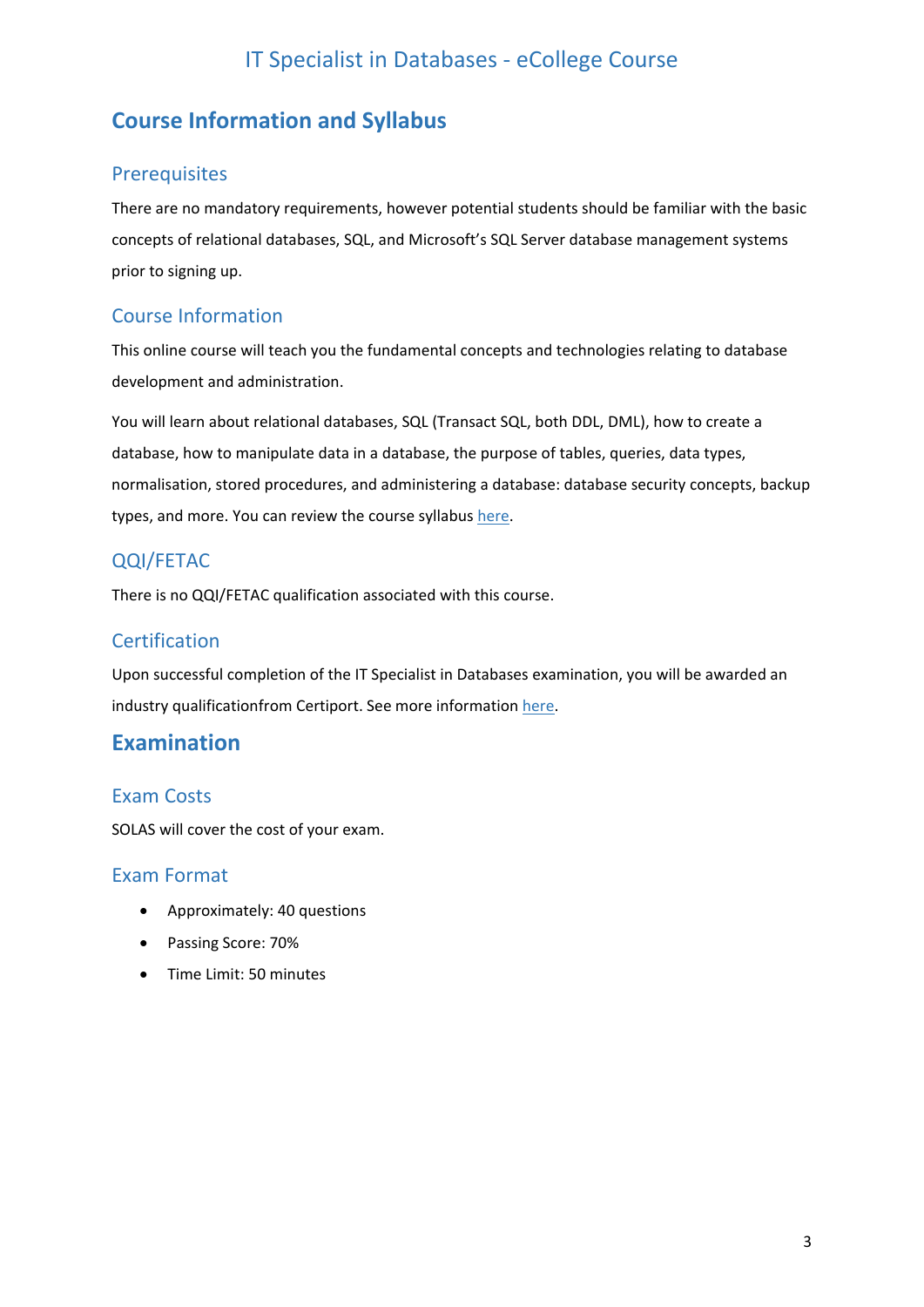### Register for the Examination

You will be able to register for the exam once you have completed all the topics, including the Test Preparation topic. After these are all successfully completed, the Exam Booking topic will be available to you.

At this point, eCollege administration staff will work with you to purchase the exam from Certiport. This process will require you to create a Certiport account and complete a registration form for them.

### Where Can I Complete My Examination?

You can choose a Test Centre that is convenient for you on the Exam Booking Form (if applicable). Once the Exam Booking Form is submitted, eCollege will send you exam authorisation, and you will be able to book your exam with Certiport.

Please review the test centre list here for this IT Specialist exam.

There is currently a system in place whereby you can complete the exam at home if you have the technical setup to do so. Click here for more Information.

### Refund of Public Travel Expenses

You may have to travel to a test centre; we can refund the cost of any public transport used. Please keep your receipts.

### Exam Support

If you require accommodation (support for any documented learning difficulties), you need to apply for this in advance. Any request for additional support **will require documented evidence** from a medical professional.

We cannot request additional support on your behalf due to data protection. There is no requirement to start this process now. You will be able to do this once you have reached the Exam Booking topic.

### **Course Content**

### Live Classes

The course content is laid out for you in interactive tutorials that can be accessed anytime once you are logged into eCollege. There may be occasional supplementary webinar.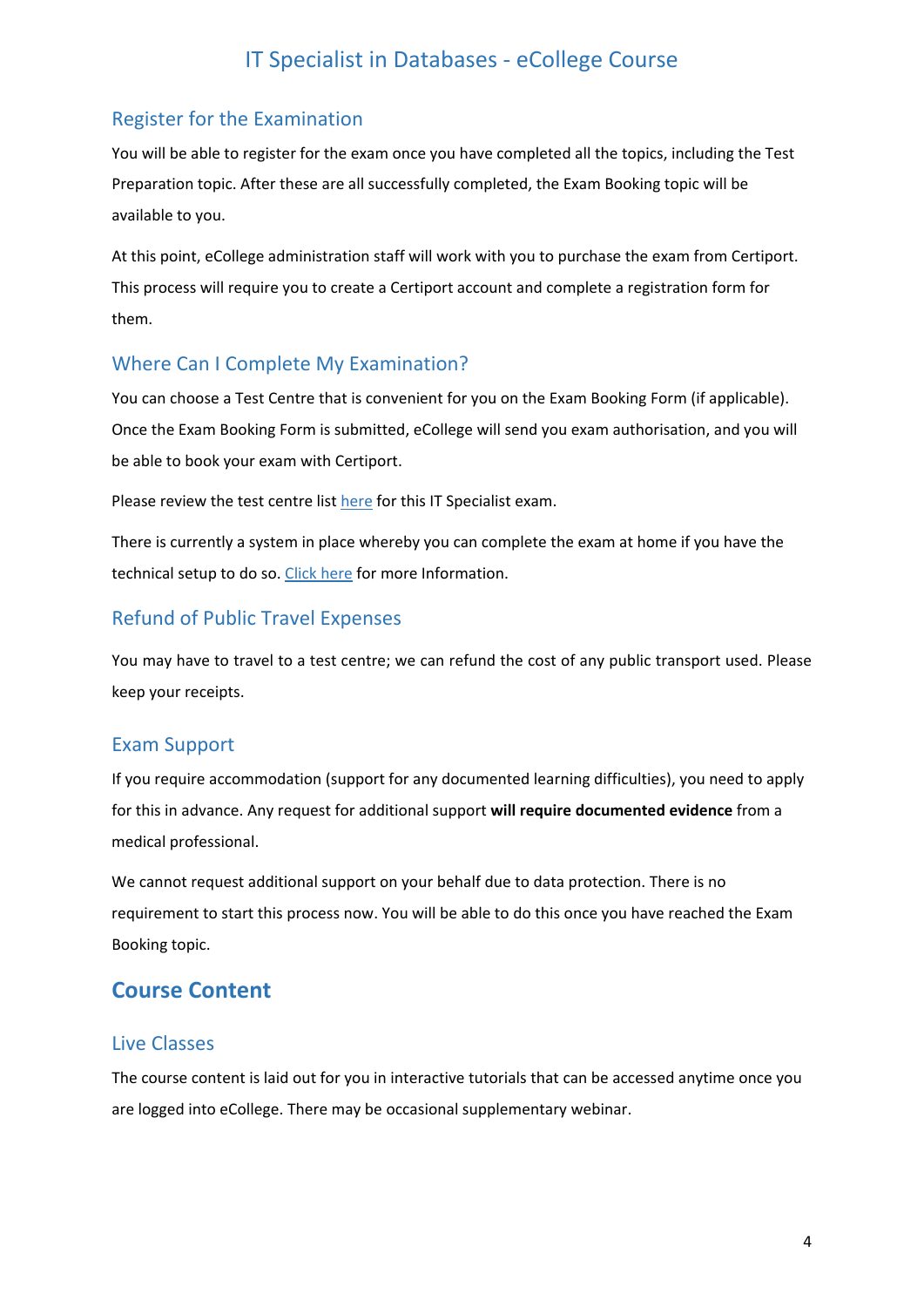### eBooks

There are a series of recommended eBooks and additional reference materials available in the Course Resources topic. You will also find the learning plan in the Course Resources section.

### How to approach the course?



- Complete the Getting Started section. Familiarise yourself with the Course Resources section
- Complete each topic step-by-step
- Complete the Test preparation and Exam Booking sections at the end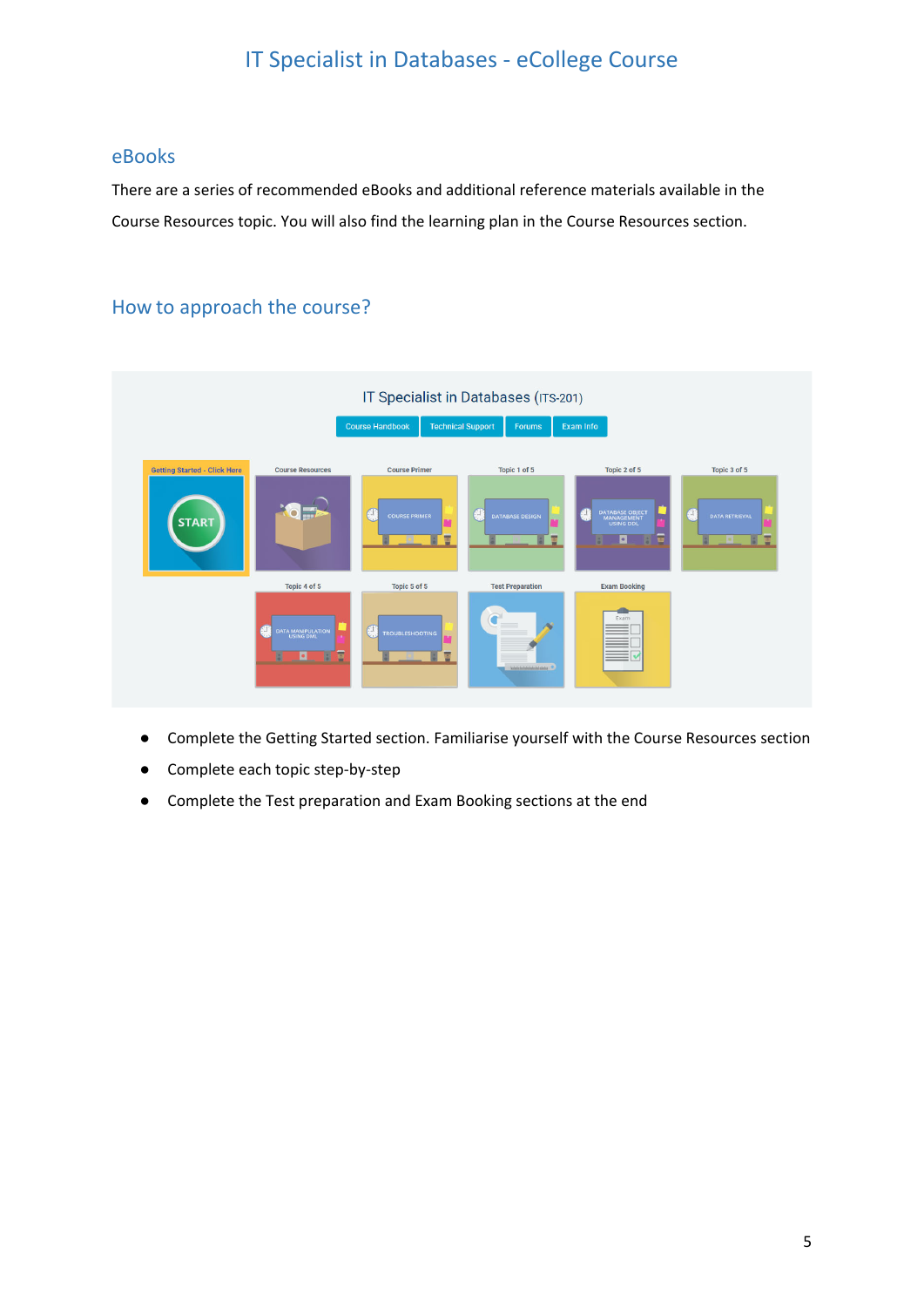### **eCollege Support**

We have a reliable support system in place, and you can contact us via email for any questions or concerns. You can request a phone call if you wish to speak to eCollege.

### eTutor

There is an eTutor assigned to your course who is available via email if you have any subject matter related queries. Your eTutor will email you to welcome you to the course. You can also see their contact information on the course homepage.

### Administration and Helpdesk

We have a team of administrators who can help with general course questions and technical support.

### Technical Requirements

Most eCollege courses will require you to have a Windows PC, especially any Microsoft courses. Other courses may allow the use of an Apple device.

We recommend:

- Dual-core processor
- 4GB of RAM or higher
- The latest up-to-date operating system
- Chrome or Firefox web browser
- Minimum screen resolution of 1024 X 768
- High-speed broadband we do not recommend the use of mobile dongles

A printer is not required.

### **Pop Ups**

You must enable popups to allow the interactive course material to run. Please add the following URL as an authorised site for popups: https://ecollege.etbonline.ie/. Do not turn off popup blockers completely.

How to do this per browser:

- Chrome
- Firefox
- Internet Explorer
- **Edge**